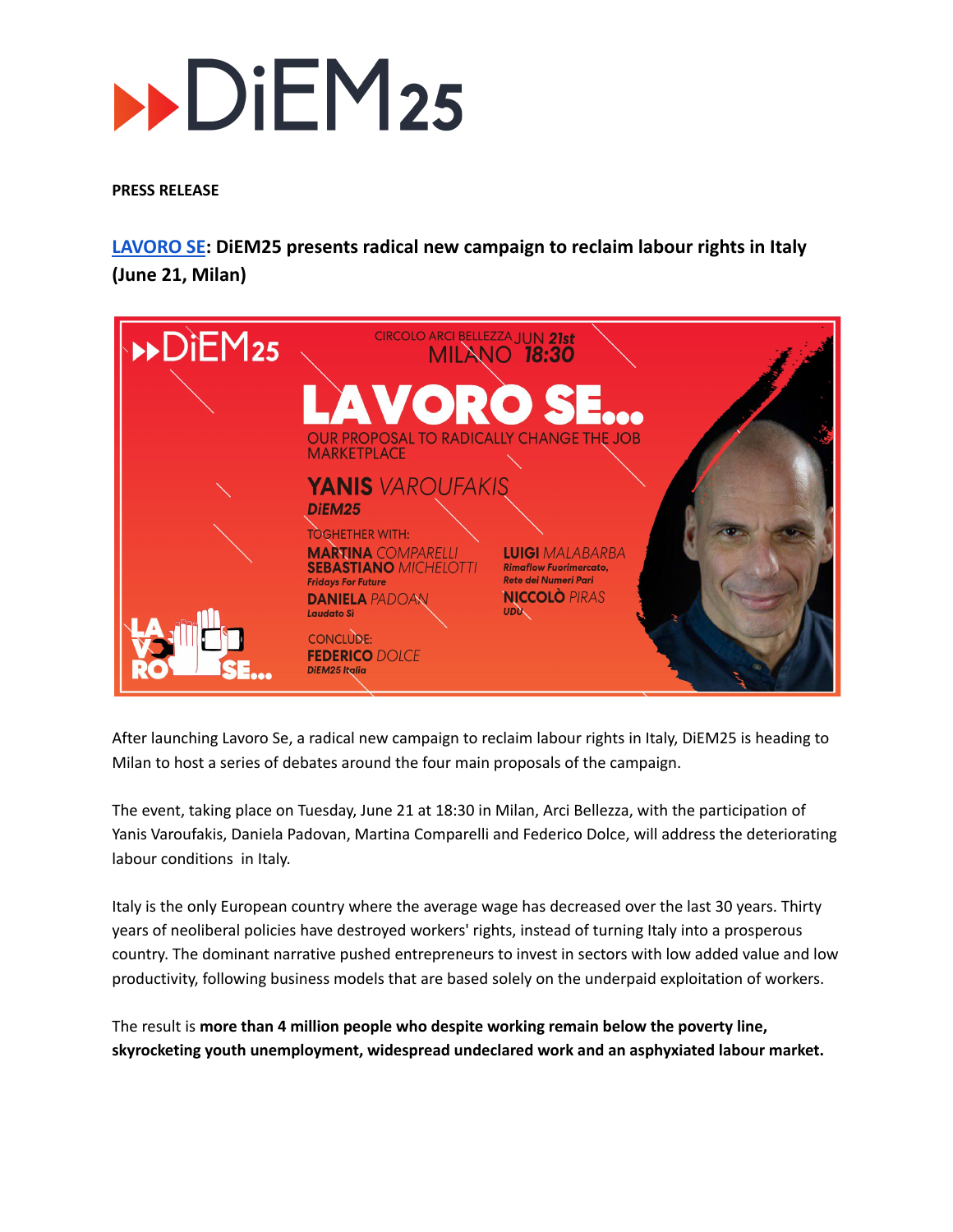# DiEM<sub>25</sub>

This is why we're presenting four policy proposals to end this exploitation once and for all and reclaim labour rights in Italy, through:

# 1) Right to Disconnect and Reduce Working Time

We work too long and we are always reachable, reduction of working time to 36 hours and right to disconnection to have more free time and more attention to the needs of the individual

## 2) Wage increases

Wages must rise again, wage increases decided at contract renewals must be tax-free

## 3) Universal Basic Income

A basic income that allows the freedom to choose one's work, no longer forced to accept any job under any conditions.

## 4) Citizenship Work

Everyone has the right to have a job where they live so there is a need for a comprehensive public plan linked to the needs of the community

"Even Europe's actions can change little as long as we are not able to influence the public debate in an effective and constant manner; the population knows that the situation is dramatic, but we must first of all create the conditions for this problem to have a due and serious representation in the public discourse, and relative representation among the legislators, otherwise there will be no European directive that holds. We must be able to counter this effectively, but this costs money and resources. We have to do this quickly, because within a few months the European minimum wage directive will be debated in Parliament and risks being neutralised without adequate public pressure. We have to do this because on the other side the neo-liberals are organising to collect signatures and wipe out what little is left of the welfare state to protect the last, the elderly, the sick. It is not acceptable to be forced to choose between the right to work and the right to health," says Federico Dolce, spokesperson for DiEM25 in Italy, promising to fight and not waste a single precious day until the four proposals of the campaign enter the public debate in the country.

To attend the event, please contact:



**Patrizia Pozzo >> DiEM25 in Italy - Press Office** Mobile + 39 347 0347403 | E-mail patrizi.pozzo@libero.it